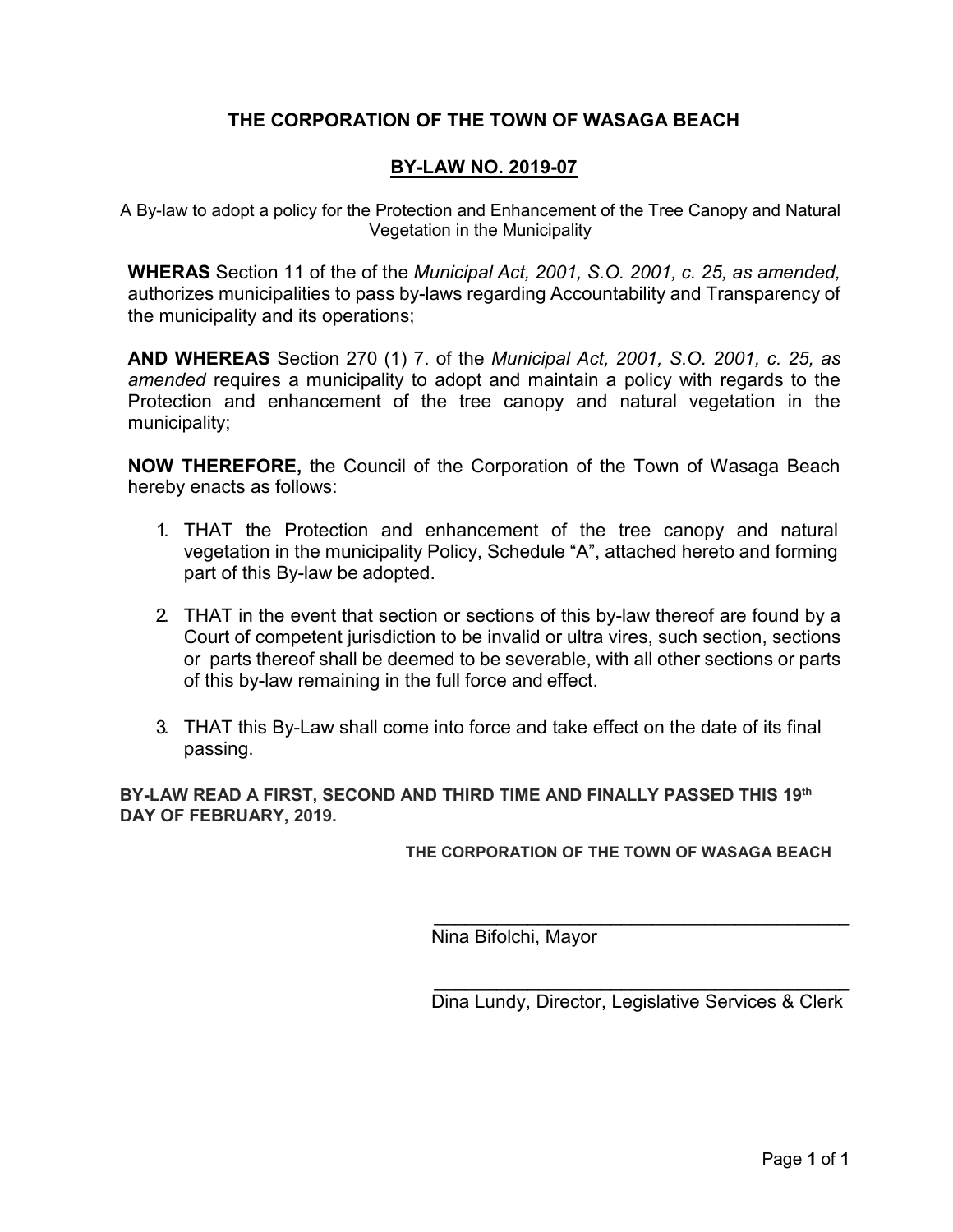

# **THE CORPORATION OF THE TOWN OF WASAGA BEACH**

## **POLICY MANUAL**

| <b>SECTION NAME:</b>                                  | <b>POLICY NUMBER:</b>                            |
|-------------------------------------------------------|--------------------------------------------------|
| Planning                                              | $7-6$                                            |
|                                                       |                                                  |
| <b>POLICY:</b>                                        | <b>REVIEW DATE:</b>                              |
| Protection and enhancement of the tree                |                                                  |
|                                                       |                                                  |
|                                                       |                                                  |
| <b>EFFECTIVE DATE:</b>                                | <b>REVISIONS:</b>                                |
| February 19, 2019                                     |                                                  |
|                                                       |                                                  |
| <b>ADOPTED BY BY-LAW:</b>                             |                                                  |
| 2019-07                                               | Manager of Planning and Development              |
|                                                       |                                                  |
| canopy and natural vegetation in the<br>municipality. | 2023<br><b>ADMINISTERED BY:</b><br><b>Review</b> |

### **PURPOSE**

The purpose of this policy is to provide an understanding of municipal protection and enhancement of the tree canopy and natural vegetation and to promote best practices.

### **SCOPE**

This policy applies to all properties and developments, on public and private lands, in the Town of Wasaga Beach. It is a resource, which can be referred to and utilized as guiding principles for residential, commercial and public purposes.

### **DEFINITIONS**

Tree Canopy: the layer of leaves, branches and stems that cover the ground when viewed from above.\*

### **BENEFITS**

There are a number of benefits to protecting and enhancing the tree canopy:

- A mature tree canopy creates shade, which lowers energy consumption for a community. This is accomplished via the direct link for shading households, and a community-wide impact of reducing the urban heat island effect;
- Reduces air pollution;
- Increases property value;
- Provide shelter for wildlife;
- Improves the usability of public parks;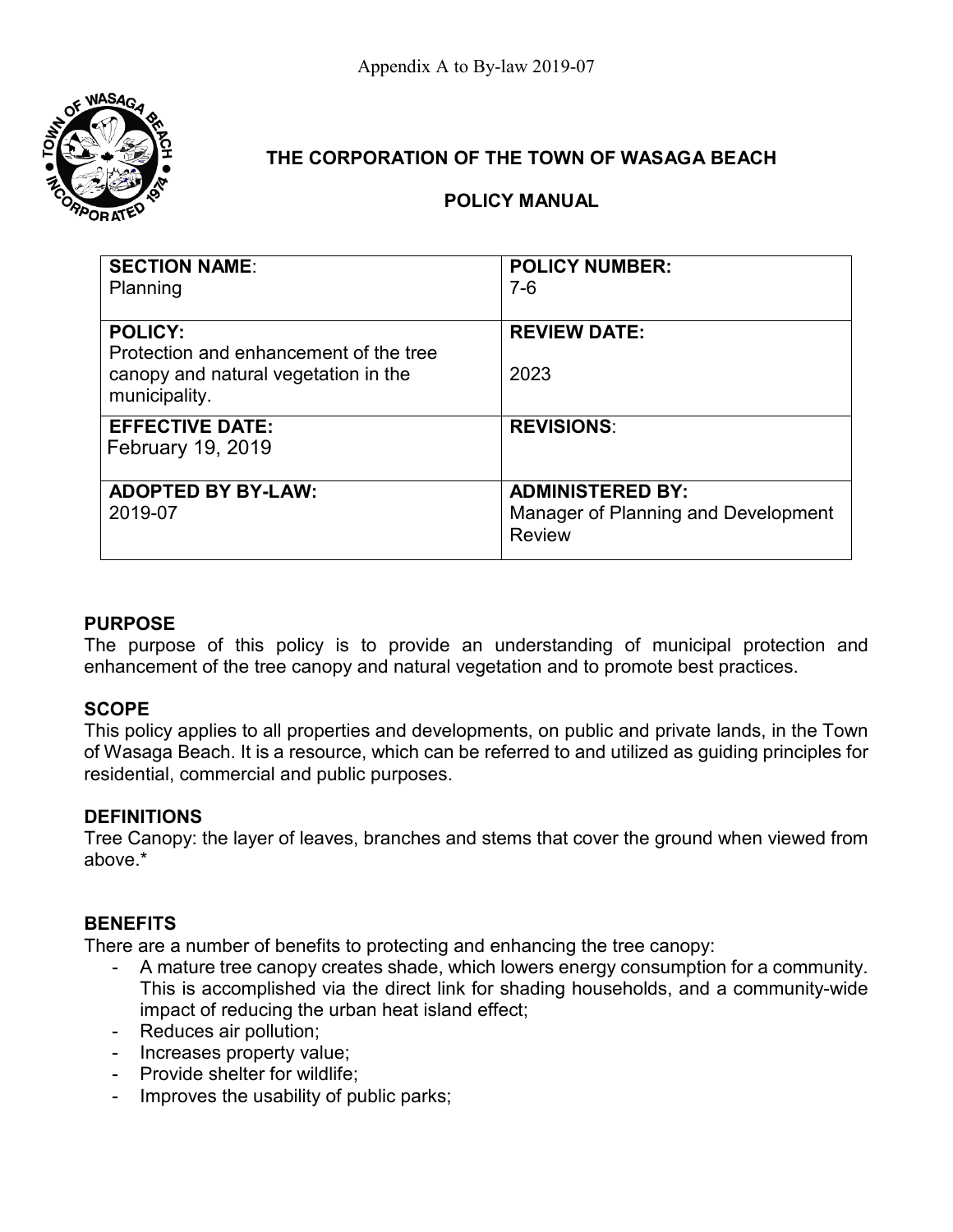- Improves the aesthetics of properties and street lines;
- Assists in stormwater management; and
- Prevents erosion, especially along slopes.

The following from Water the Journal of Environmental Quality illustrates the above:



### **Plantings**

When planting any vegetation, local species/native vegetation should be utilized.